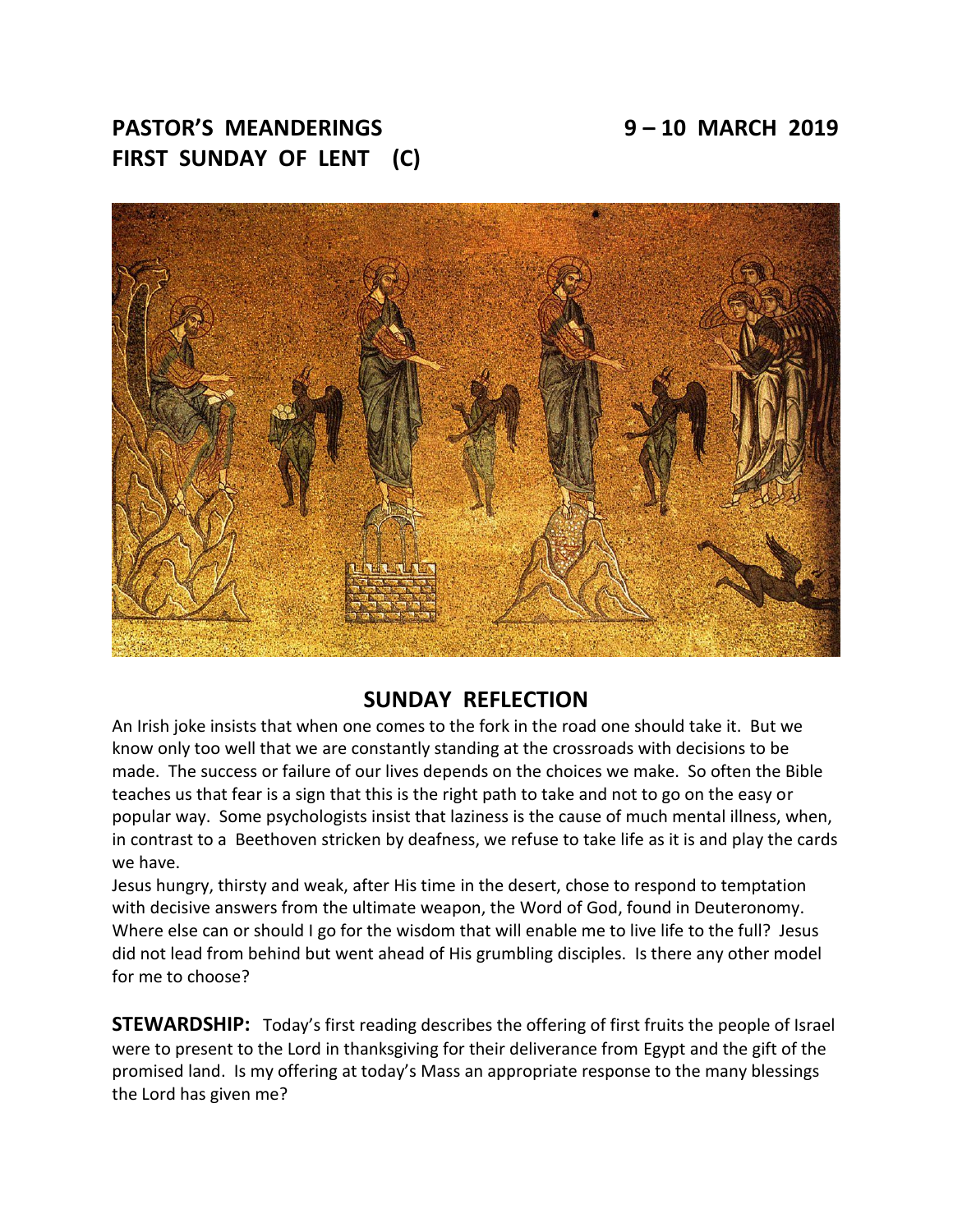Fulton J. Sheen

"You are not tempted because you are evil; you are tempted because you are human."

## **READINGS SECOND SUNDAY OF LENT 17 MAR '19**

**Gn. 15:5-12, 17-18:** Good makes a solemn covenant with Abram. His descendants will be numerous and they will inherit the land.

**Phil. 3:17-4:** We are measured by the standards of heaven, our true home, not the standards of the earth.

**Lk. 9:28-36:** A single vision that echoes or prefigures much of the Good News about Jesus – His baptism, His passion and death, His fulfilment of the law and the prophets, His resurrection and His second coming.

S. F. Smiley

"That which is often asked of God, is not so much His will and way, as His approval of our way."

# **ST. JOSEPH'S TABLE 16 – 17 MARCH**

**Next weekend you are invited to partake in a practice that was introduced to our parish several years ago; that is the ST. Joseph Table. We have simplified the tradition to that of asking you to bring in bread which after the Masses of the weekend will be distributed to the local food banks to help in feeding those in need. In this way we carry on one component of the ancient tradition, charity for those in need. The table for the collection will be in the corner of the Commons by the pass-through for the kitchen.**

# **Saint Joseph: the Original "Quiet Man"**

It'll soon be that time of year when some people will continue an old custom of gathering around their televisions to watch that classic movie, *The Quiet Man.* But today we are not talking about St. Patrick now. Today the focus is on a feast day that tends to be especially dear to our Italian brothers and sisters, but which we all have a reason to celebrate. It's the feast day of the original "quiet man"—St. Joseph, spouse of the Blessed Virgin Mary and foster father to the Son of God. The month of March is traditionally dedicated to St. Joseph with his feast day falling on March 19th. And today the specific item of interest is the tradition of the **Saint Joseph Table**.

For a man who said, according to Sacred Scripture, not much of anything, St. Joseph had an impact on the world like few men before or after him. Of course, being chosen for the job God chose him for would leave any man speechless. *Stand by Mary during improbable circumstances.* Done. *Be there for Mary as she delivers the Messiah among stabled animals.* Done. *Hold the lamp higher.* Got it. *Protect Jesus and Mary at all costs. Spirit them*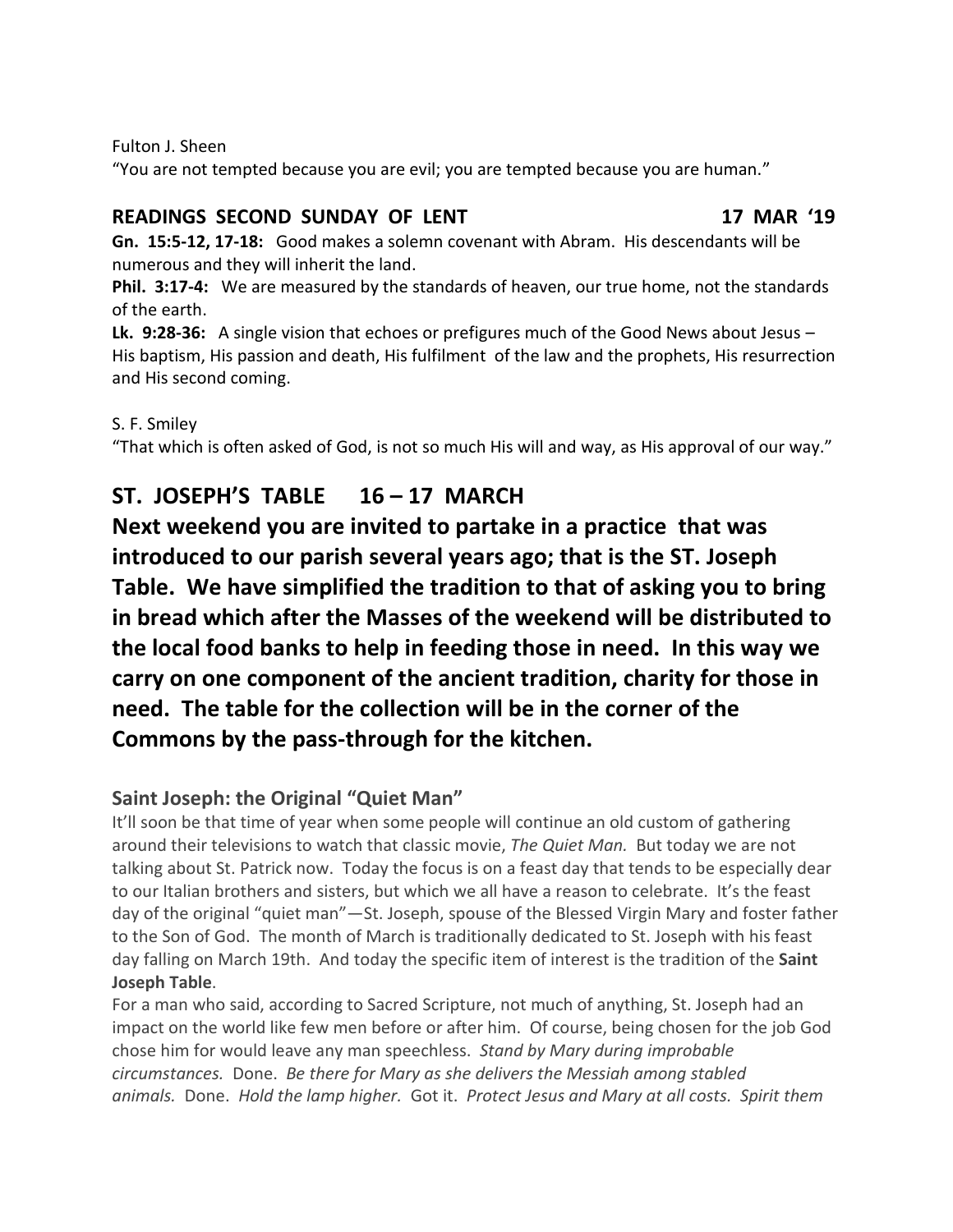*away to Egypt to avoid the murderous King Herod.* Done. *Oh, yes. And scrape together a living for your family while you're at it.*

Maybe that's why Joseph never spoke. He was too tired!

While speaking may not have been St. Joseph's strong suit, he has proven himself a great listener over the centuries, interceding on behalf of countless men, women and children who have turned to him in prayer.

### **St. Joseph and the prayers of Sicily**

With the wonderful devotion so many Americans of Italian heritage show on St. Joseph's feast day, you might be forgiven for thinking that Our Lady had married a nice Italian boy. But there's a special reason why St. Joseph is held in such high esteem in Italian American circles. Two days after St. Patrick's Day, on the Feast of St. Joseph, many Catholic parishes can be found celebrating a tradition called "Saint Joseph's Table." It originated in Sicily and is said to date back to the Middle Ages.

According to tradition, the people on the Italian island of Sicily, in the grip of a severe drought, prayed to St. Joseph asking him to intercede and get them some rain. St. Joseph came through in a big way and Sicily eventually celebrated with a huge feast, inviting the most needy among them to come and share in the bounty resulting from St. Joseph's friendship.

In keeping with that tradition of almsgiving, Saint Joseph Tables of today are often used as fundraising opportunities, with the proceeds from selling the various delicacies on the table going to the needy of the community.

#### **Did someone say "delicacies?"**

What sort of delicacies? Cakes. Breads. Cookies. Bottles of wine. There's only one catch: no meat. The Feast of St. Joseph does happen during lent, after all, and abstinence rules were a whole lot stricter in the Middle Ages than they are these days. If you're going to preserve a tradition, preserve it right! Serving spaghetti at your parish in celebration of St. Joseph's Day? No meat in the sauce! You might, however, sprinkle breadcrumbs over the top to commemorate the sawdust of St. Joseph's day job (which many people do).

That's just a brief look at one aspect of devotion to St. Joseph. In addition to being patron of the Universal Church, he's also patron for some very specific areas: fathers, workers, travelers, immigrants, a happy death, cabinetmakers, carpenters, confectioners, craftsmen, engineers, families, house hunters, laborers, people in doubt, pioneers…you get the idea…St. Joseph was, and it seems will always be, a very busy guy.

## **Why are the Gloria and Alleluia omitted during Lent?**

At Mass last weekend I mentioned that for the Season of Lent there would be some changes made in the Mass to emphasize the more somber mood of Lent: the ministers kneeling during the penitential rite while the choir chants the Kyriea and exiting the church without a sung hymn but only instrumental music. But, there are other changes that take place

routinely each year.

The Lenten season is marked by two very distinct liturgical omissions. Neither the hymn known as the Gloria (Glory to God in the Highest) nor the Alleluia verse sung before the Gospel is permitted during the entire 40 days of Lent (with a few small exceptions). Why is that?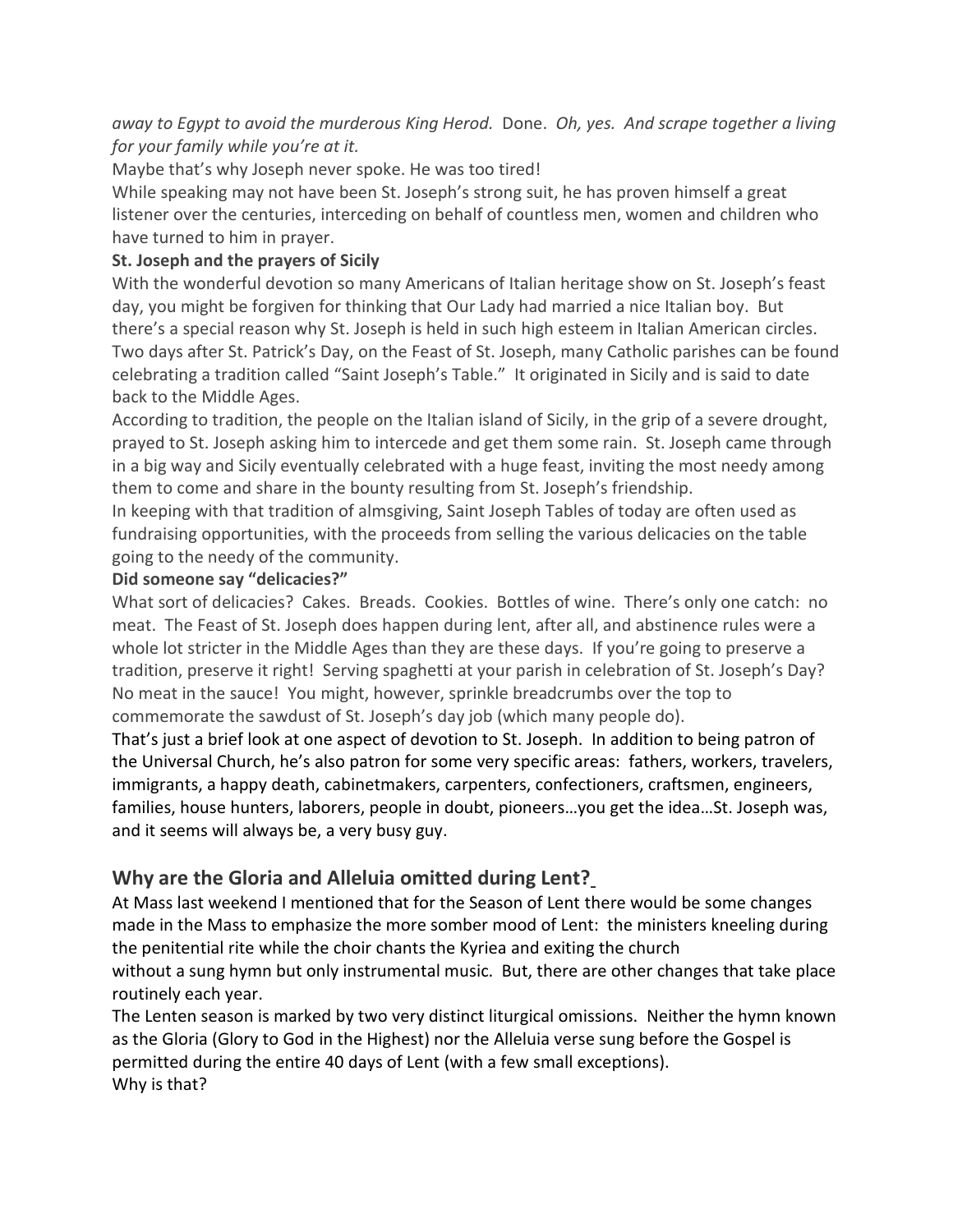First of all, the Gloria is a hymn that celebrates the coming of the Lord using words from the angels at Christ's birth. The Church during Lent returns in spirit to a time when the people of God were in exile, waiting for the Messiah to come and save them. It is a similar season of expectation as is Advent, but instead of awaiting Christ's birth from the womb of Mary, the Christian people await Christ's second "birth" from the womb of the sepulcher.

Secondly, following this same spirit of exile, the Church joins Moses and the Israelites as they wander in the desert for 40 years. It is a time of agony and purification, one where the faithful join together in saying, "How shall we sing the Lord's song in a foreign land?" (Psalm 137:4) The word "Alleluia" is rooted in a Hebrew expression that means "praise the Lord" and is thus omitted during Lent.

As a result, our focus in Lent is not in rejoicing, but in mourning our sins, looking at those things that prevent us from an authentic relationship with God. Once these are removed through prayer, fasting, and almsgiving, we are able to rejoice again at Easter, for it is not only Christ's resurrection that we celebrate, but our own rebirth in the spirit.

Similar to a woman experiencing labor pangs before birth, so the Christian people "groan inwardly as we wait for adoption as sons, the redemption of our bodies" (Romans 8:23).



## **LENTEN WEEKDAY REFLECTIONS**

#### **Monday 11 March**

Most of us like a new suit or a new coat; and, maybe for a time, we hang it up regularly and brush it. But then we get used to it and it becomes worn. Our behavior tends to be the same and we allow ourselves to become half-hearted or lazy. Lent is a good time for a repair and renew job, countering slack or selfish behavior with positive efforts. Leviticus tells us to be holy like God and to love our neighbor as ourselves, while Jesus says the way we treat our neighbor will be judged as if it were done to Himself. Come on: no slacking! Fresh Lenten efforts!

#### **Tuesday 12 March**

'Come here or I'll smack you', said the mother to her child. The child didn't come and the mother didn't smack him. That child may grow up not valuing his mother's (or others') words. Isaiah has a strong sense of God's sincerity and the dependability of w3hat God says. Jesus teaches us not to babble, mindlessly at prayer, but to make every word count. Do we try, at prayer, to be sincere, fresh, genuine; or is our prayer a bit faded, mechanical? Time for a renewed Lenten effort at our prayer: true time with God? The wise priest said that, when he felt he was too busy to pray, that was a sure sign that he needed more (not less) time at prayer. For Lent, might we try to set aside a fixed (or slightly greater) time for prayer?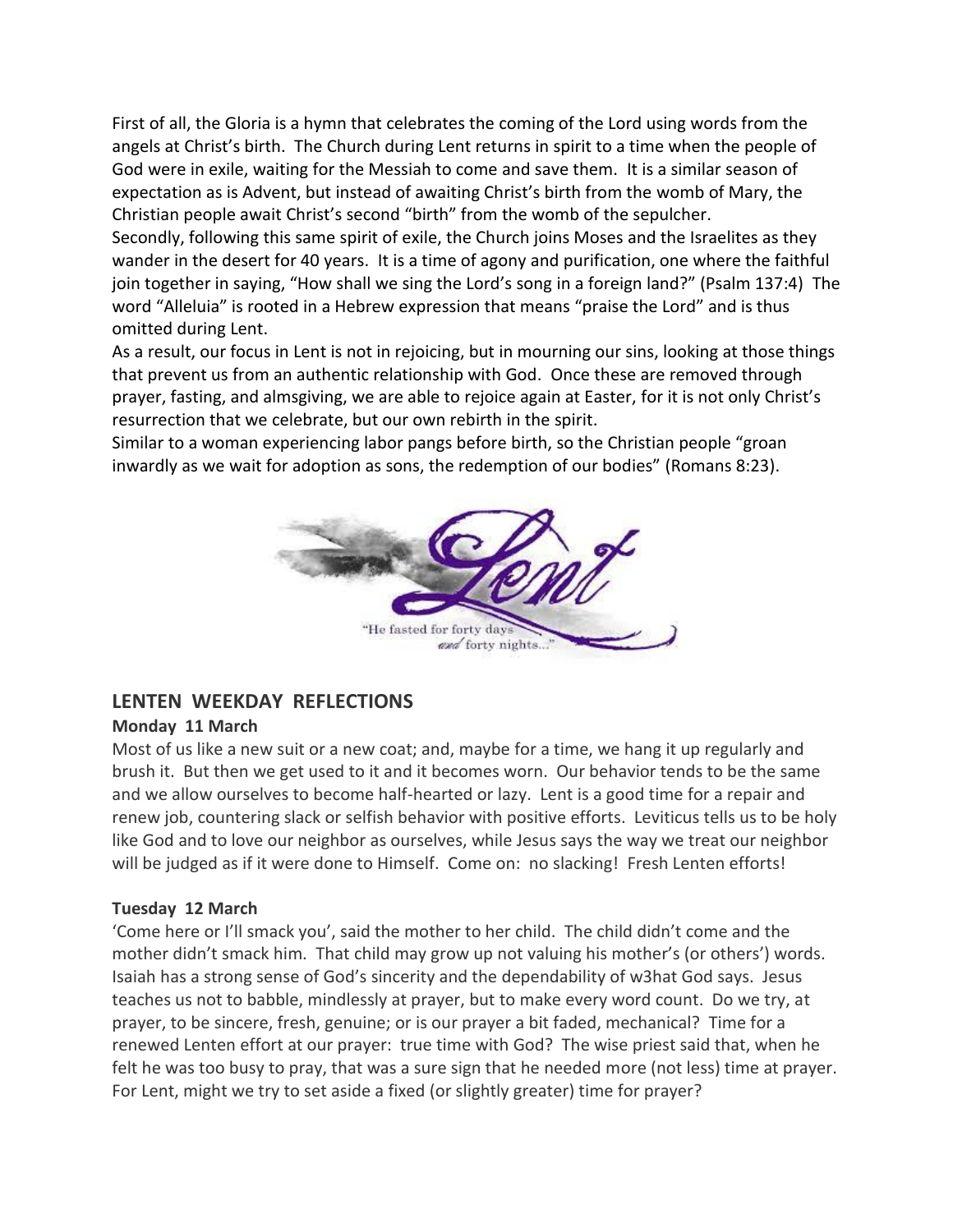#### **Wednesday 13 March**

We all know the story of the tortoise and the hare – and that it is a true story, even though it never happened. The Book of Jonah is not historical, but a cautionary tale, with amusing details like even the farm animals being on hard tack for the general fast. But Jesus uses it to call for repentance in His hearers. (The queen of Sheba was historical, possibly on the ancient spice caravan route.) A valuable Lenten exercise is to receive the sacrament of Reconciliation, or even without that, seriously to examine our consciences about our lives and how we are living them. Need for change?

#### **Thursday 14 March**

"The Book of Esther is a moving story set in the court of a Persian king who makes an exiled Jew his wife. It has all the drama and fantasy of the Arabian Nights, with the king's pompous vizier Haman who plots to exterminate all the Jewish exiles. Ester desperately begs God's help – and the tables are turned on Haman.

Jesus tells us to beg earnestly for God's help. Some people think my prayer of petition will change me, to understand and accept God's will (rather than changing God's mine). Whatever the truth, today's Word encourages us to pray fervently and expectantly for God's care.

#### **Friday 15 March**

Although football referees sometimes make mistakes, usually they are fair and unbiased. Most of the time, we have no one other than ourselves to judge what we think, or say, or do, and Ezekiel tells us that we must take responsibility for our own behavior, good or bad. Jesus tells us much the same, with the additional exhortation to follow the higher standards. That includes having integrity. We can't have double standards. If we're not in harmony with each other, we can't be in harmony with God.

#### **Saturday 16 March**

John is the only evangelist who calls himself "the beloved disciple'. Was he, or did he just imagine it or desire it? Some of us have relatives who call themselves our 'favorite'. During the Babylonian exile, the Deuteronomic author wrote up ideas that became central in Judaism: that the Jews were God's Chosen People, they were a People of the Book, and that God dwelt with His People in His temple. That special love pact, the Covenant, distinguishes the Jews to this day and, in a sense, we Christians have borrowed it for ourselves. If it's true, we need to live up to our side of the bargain by striving for perfection. – And isn't that what Lent is all about? Come on, no slacking! Fidelity to our Lenten resolutions.

#### **PRAYERS**

Lord Jesus, I come today as a sinner. Give me courage to face up to my weakness. Give me also the insight to see that You are with me when I fail and when I repent. Let me see that my life is Your gift to me, and let my loving response be my gift to You and Your people. Keep me steadfast in prayer and always in good humor during this sometimes dark and sometimes bright days of Lent.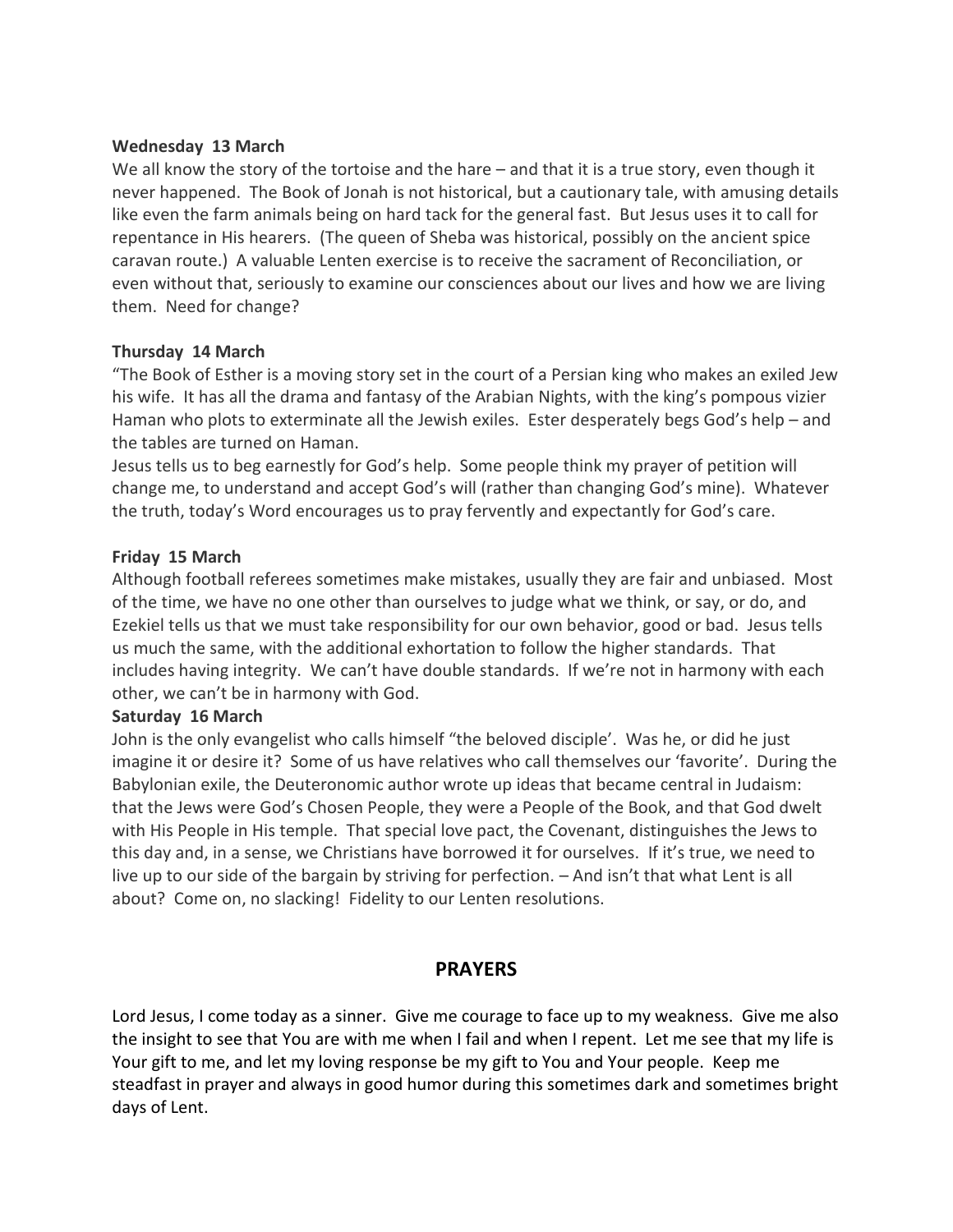#### **Begin Lent with this powerful prayer to St. Michael the Archangel**

O Victorious Prince, most humble guardian of the Church of God and of faithful souls, who with such charity and zeal took part in so many conflicts and gained such great victories over the enemy; for the conservation and protection of the honor and glory we all owe to God, as well as for the promotion of our salvation, come, we pray Thee, to our assistance, for we are continually besieged with such great perils by Thy enemies: the flesh, the world, and the devil; and as Thou was a leader for the people of God through the desert, so also be our faithful leader and companion through the desert of this world, until Thou conduct us safely into the happy land of the living, in that blessed fatherland from which we are all exiles. Amen.

#### **Pray for spiritual protection during Lent with this prayer**

Defend us, we beseech Thee, O Lord, from all dangers of mind and body. And through the intercession of the blessed and glorious Mary, ever Virgin, Mother of God, of St. Joseph, of Thy Holy Apostles Peter and Paul, and of all the saints, in Thy loving kindness grant us safety and peace; that, all adversities and errors being overcome, Thy Church may serve Thee in security and freedom.

#### **BOOKS RECOMMENDED FOR READING DURING LENT**

"Abandonment to Divine Providence" Jean-Pierre de Caussade "The Pilgrim's Progress" John Bunyan "Introduction to the Devout Life" St. Francis de Sales "The Interior Castle" St. Teresa of Avila "The Dark Night of the Soul" St. John of the Cross "The Story of a Soul" St. Theresa of the Little Flower Therese of Lisieux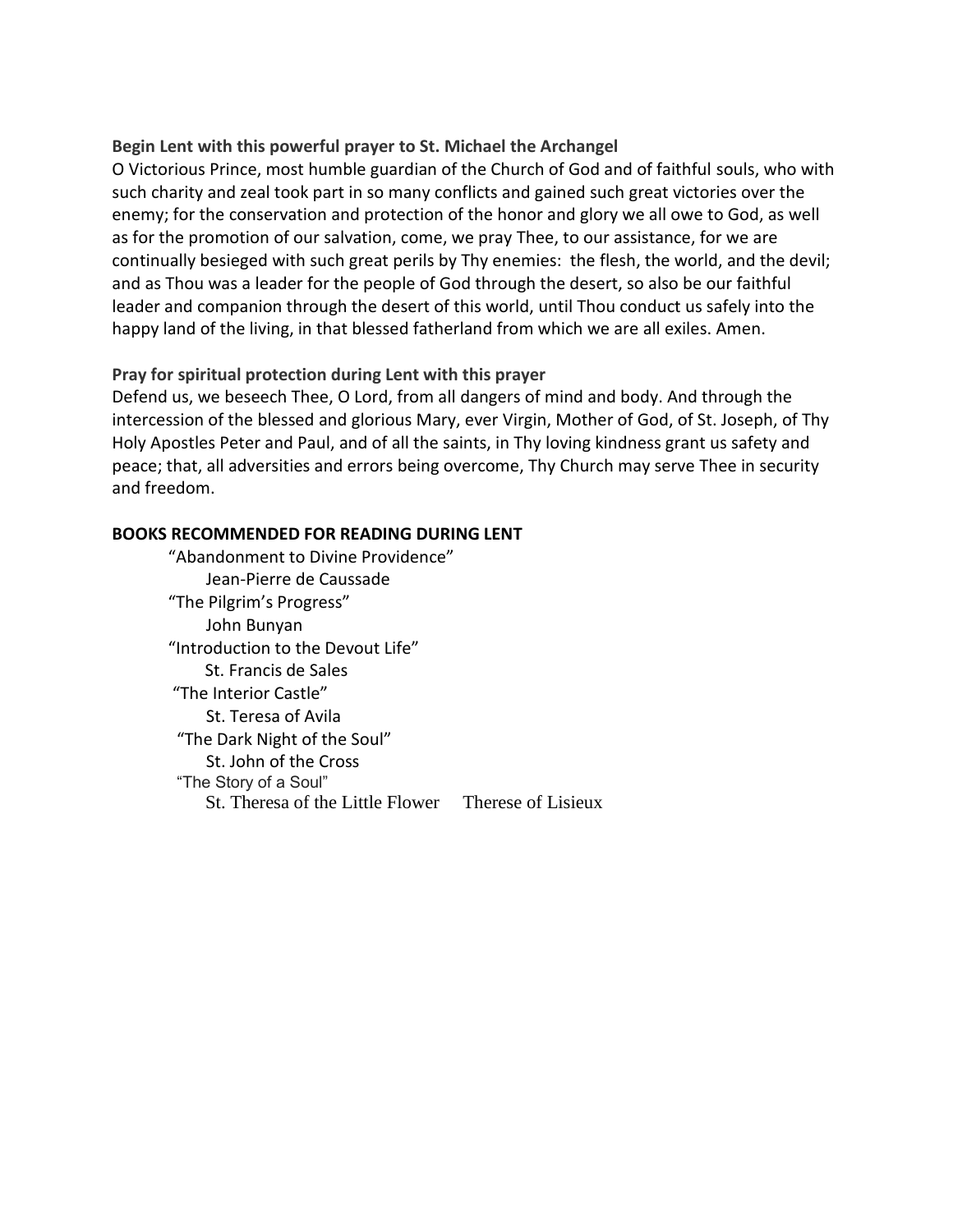# **PASTOR'S UP-COMING SCHEDULE**

| Saturday 9 Mar                  | Mass 8:30 a.m.                                                   |
|---------------------------------|------------------------------------------------------------------|
|                                 | Confessions $1:30 - 4:30$ p.m.                                   |
|                                 | Vigil Mass for 1st Sunday Lent 5:00 p.m.                         |
|                                 | Meeting                                                          |
| Sunday 10 Mar                   | 1 <sup>st</sup> Sunday Lent                                      |
|                                 | Masses 7:00 a.m., 8:30 a.m. 11:30 a.m. 5:00 p.m. 7:00 p.m. Brig  |
| Monday 11 Mar                   | Priest's Day Off                                                 |
|                                 | Mass 8:30 a.m.                                                   |
|                                 | Brig 7:40 p.m.                                                   |
| Tuesday 12 Mar                  | Mass 6:30 a.m.                                                   |
|                                 | Confessions $7:00 - 8:30$ a.m.                                   |
|                                 | Mass 8:30 a.m.                                                   |
|                                 | Mass Willow Creek 10:30 a.m.                                     |
|                                 | St. Brides Correctional Facility                                 |
| Wednesday 13 Mar Mass 6:30 a.m. |                                                                  |
|                                 | Confessions $7:00 - 8:30$ a.m.                                   |
|                                 | Mass 8:30 a.m.                                                   |
|                                 | Mass PCRS 10:00 a.m. Followed by Confessions                     |
|                                 | Indian Creek Correctional Facility 5:30 p.m.                     |
| Thursday 14 Mar Mass 6:30 a.m.  |                                                                  |
|                                 | Confessions $7:00 - 8:30$ a.m.                                   |
|                                 | Mass 8:30 a.m.                                                   |
|                                 | Confessions $5:00$ p.m. $-6:30$ p.m.                             |
|                                 | Mass 6:30 p.m.                                                   |
|                                 | Lenten Lessons 7:00 p.m.                                         |
| Friday 15 Mar                   | Mass 6:30 a.m.                                                   |
|                                 | Confessions $7:00 - 8:30$ a.m.                                   |
|                                 | Mass 8:30 a.m.                                                   |
|                                 | Adoration 5:00 p.m. - 7:00 p.m.                                  |
|                                 | Stations of the Cross and Benediction 7:00 p.m.                  |
| Saturday 16 Mar                 | Mass 8:30 a.m.                                                   |
|                                 | Confessions $1:30 - 4:30$ p.m.                                   |
|                                 | Vigil Mass 2nd Sunday of Lent 5:00 p.m.                          |
| Sunday 10 Mar                   | 2nd Sunday of Lent                                               |
|                                 | Masses 7:00 a.m., 8:30 a.m., 11:30 a.m. 5:00 p.m. Brig 7:00 p.m. |